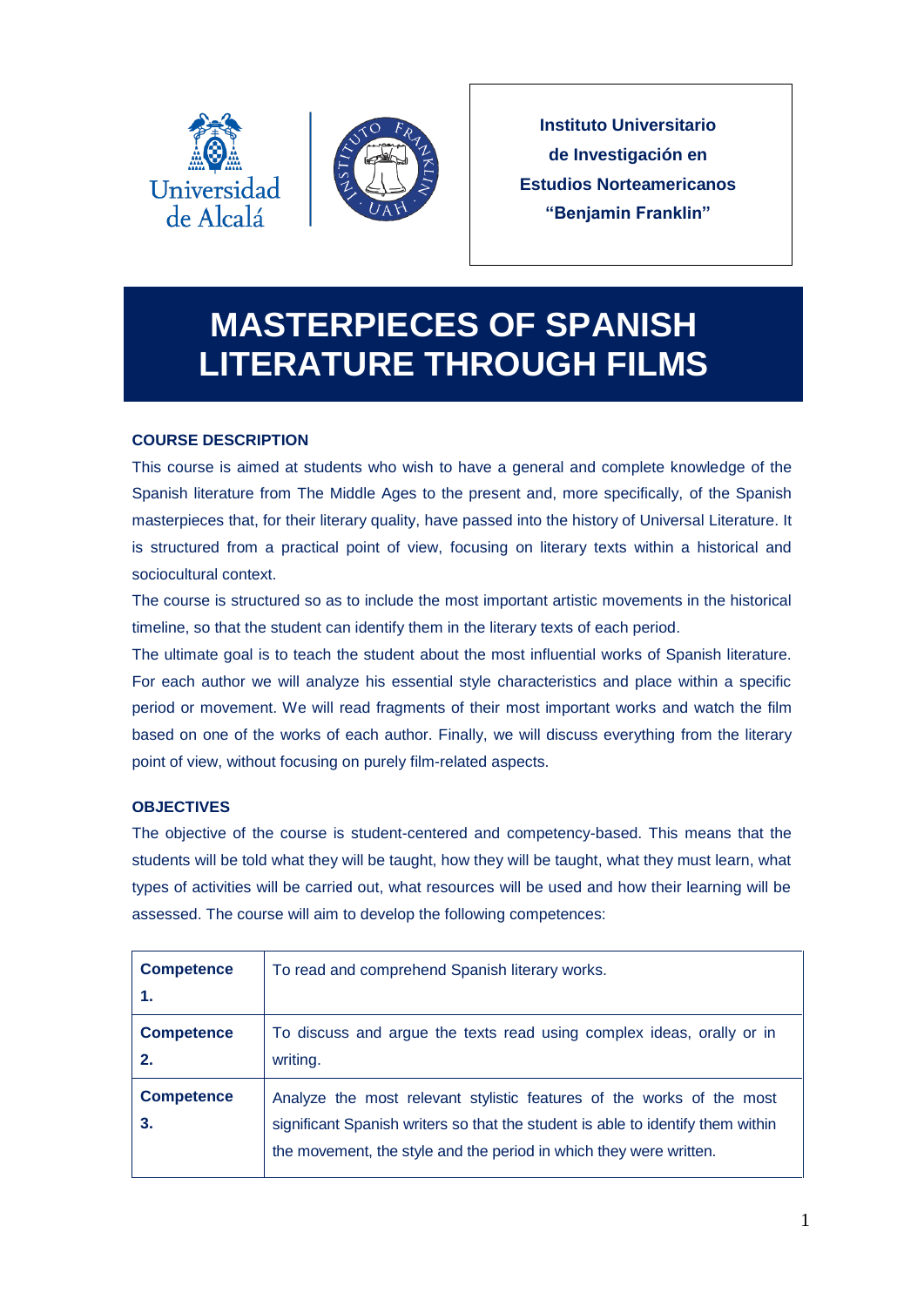| <b>Competence</b><br>4. | To be able to express opinions in a critical way.                             |
|-------------------------|-------------------------------------------------------------------------------|
| <b>Competence</b>       | To know the main Spanish literary works from The Middle Ages to the           |
| 5.                      | present, as well as their characteristics and their most influential authors. |
| <b>Competence</b><br>6. | To present and defend knowledge both orally and in writing.                   |
| <b>Competence</b>       | To acquire a global and linear knowledge of the history of Spanish            |
| 7.                      | literature.                                                                   |

## **METHODOLOGY**

This course will be taught using a theoretical-practical approach. The Professor will mostly rely on information from the textbook, which will be complemented with explanations and additional information provided by the Professor. The ultimate goal is to achieve meaningful learning of the content. Thus, in order to use a flexible methodology it will be very important to rely on students' ideas too. Students' diverse profile is expected, so, when necessary, individual adaptations will also be made.

The following methodological strategies will be used:

- Students must read, before the actual class, the class material indicated for that day, so that they can follow the theoretical explanations without too much difficulty.
- At the beginning of the session the Professor will deliver a brief theoretical introduction of the concepts that will be discussed, trying to relate them to the previous knowledge of each student.
- Next, the basic concepts of the material previously read by the students will be explained in more detail, relying on their participation in order to make the explanation more dynamic and interactive.
- Once this information has been assimilated, the students will have to put it into practice using texts selected and included as mandatory material by the Professor. These texts have been selected by the Professor; however, suggestions from the students are welcome. Changes can also be made based on the specific needs of the group.
- Finally, conclusions will be drawn and a comparison will be made considering other authors and international literature.

We will watch the specific films for each topic on the assigned dates and then we will discuss the characteristics of the period, the author and book on which the film was based.

After the analysis of each topic students will be required to submit a report (see requirements below) discussing the characteristics of the period they have seen in the film.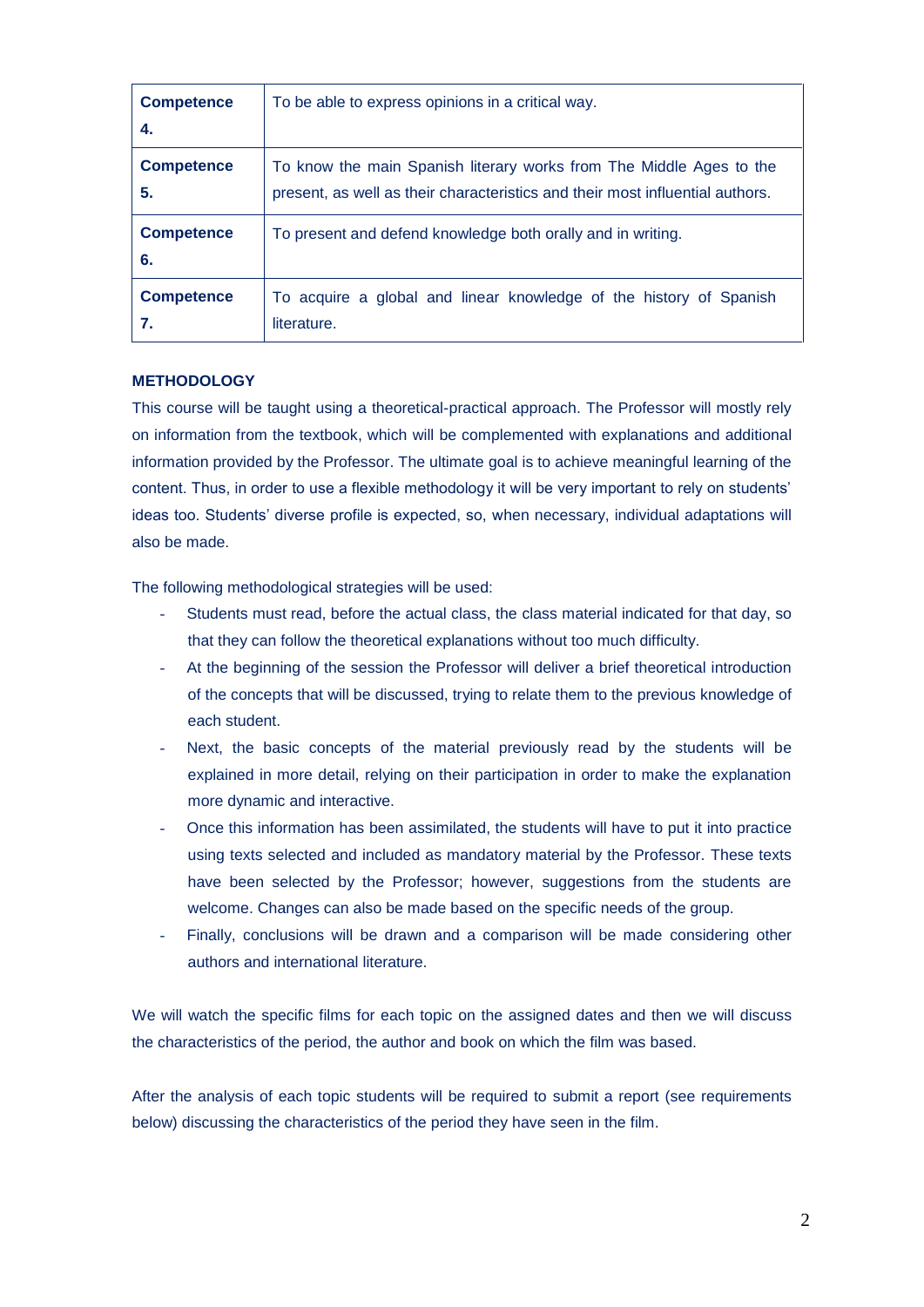We will watch the films in the original version without subtitling, so a high level of Spanish is recommended for active participation in the class. The topics, authors and films that will be studied in the course will be the following:

| <b>TOPIC</b>                           | <b>MOVIE</b>             |
|----------------------------------------|--------------------------|
| Medieval literature. Fernando de Rojas | «La Celestina»           |
| Literature of the Renaissance          | «Lázaro de Tormes»       |
| Baroque Novel. Miguel de Cervantes     | «Don Quijote»            |
| Baroque Theater. Lope de Vega          | «El perro del hortelano» |
| Realistic Novel. Leopoldo Alas Clarín  | «La Regenta»             |
| Postwar novel. Camilo José Cela        | «La Colmena»             |

#### **PREPARING FOR CLASS**

Students must prepare and complete the tasks before each class as indicated in the schedule so that the class runs smoothly.

Homework is very important because it will allow the students to anticipate the class. Students will basically have to read the information in the textbook and do the comprehension exercises. In fact, this method will be used to help students get used to a certain terminology, some authors, characters and most influential names of the periods discussed before actually going to class.

#### **EVALUATION**

The evaluation procedures that will be used will attempt to combine different elements in order to make sure that all the students can develop their skills. Ongoing student work will be the main criterion of the evaluation. Consequently, the overall assessment will be based on the following aspects:

**Class participation:** It must be active; that is to say, the student should not only ask questions but also make comments and express opinions and different and intelligent points of view related to the subject taught.

The questions that will be assessed as class participation are those questions that stir debate or demonstrate an interest and curiosity on the part of the student with the purpose of learning, expounding on the information, criticizing or questioning the subject of study. Questions asked to solve linguistic queries will not be assessed.

The class should be a stimulus for the students considering the Professor's role as a guide and the student's role as a learning subject. In addition, they must read the texts assigned by the Professor and complete the specific exercises on them.

These aspects will cover the development of competences 1, 2, 3, 4 and 6. This aspect is worth **10%** of the final grade.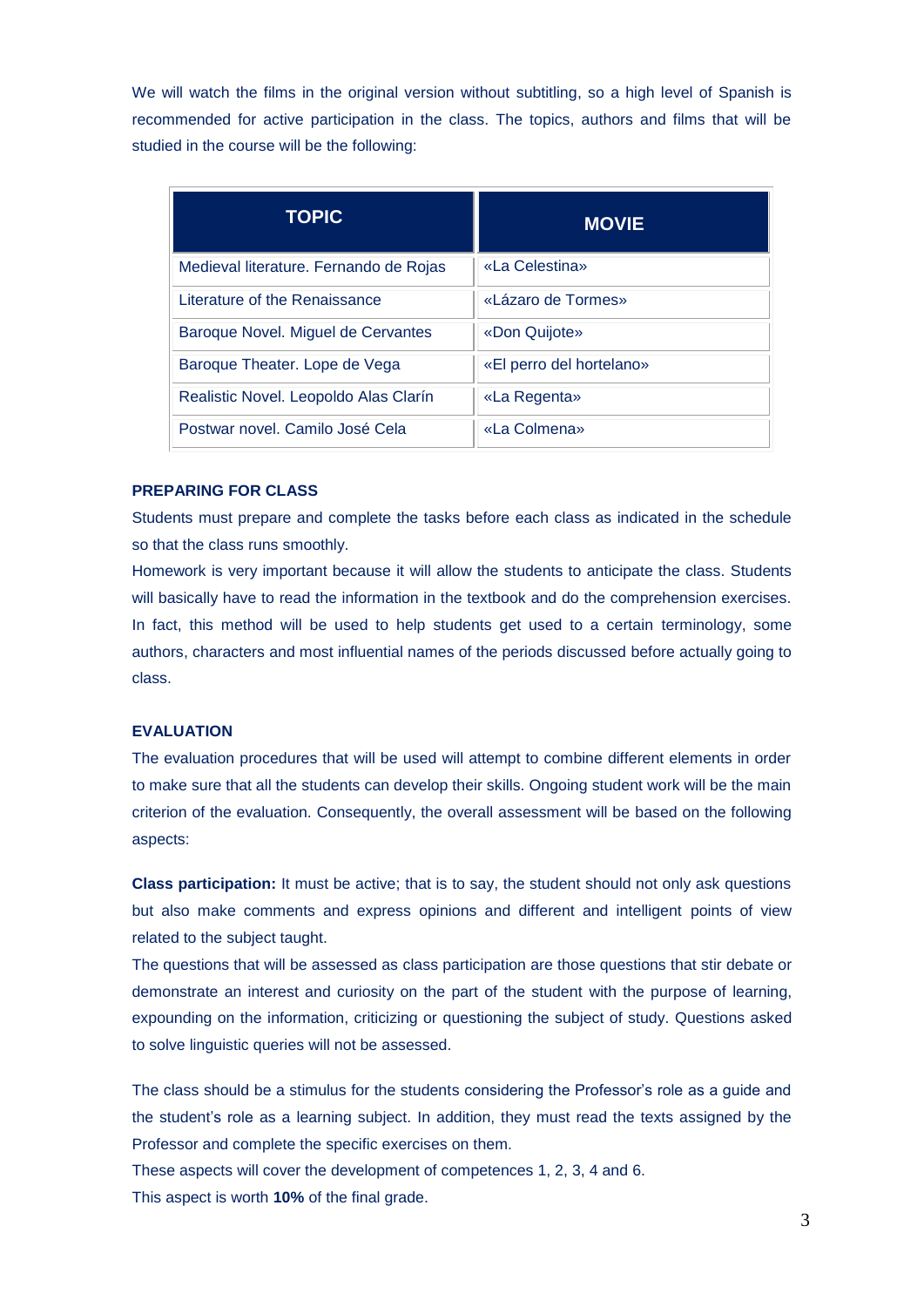**Thematic Reports:** The purpose of these reports (six in total) is to analyze the most important aspects of the period, author or work studied in each of the sections within the film we chose and watched during the practical sessions. Using the research carried out for these reports the students will watch the film in a critical way, which will allow them to develop competences 4 and 6 of this syllabus.

Each of the reports must be written in Times New Roman 12, single-space, 1 page. The following criteria will be assessed for each report:

- **Characteristics of the work and of the literary period**
- **Examples from the film confirming these characteristics**
- **Examples from the film that deviate from the characteristics studied**
- **Brief personal commentary arguing -in a coherent way- the final impression the student had about the film.**

Each report must be submitted the following school day after watching the corresponding film as indicated in the class schedule. It can be submitted in print or by email to the Professor. Any delay in the submission of the report for reasons that are beyond the Professor's control will reduce the student's score by 50%. 10% will also be subtracted for each day of delay after the deadline.

It is the responsibility of the student to organize the submission of the report on time, taking into account **p**o**ssible technical problems** (printing or submitting the report), which will not exempt the student from the penalty.

**For any attempt of copying or of plagiarism in any of the activities described, the student will fail the course (grade 0) and he/she will not have the right to any kind of remedial exams.**

This aspect is worth **30%** of the final grade **(5% each one)**.

#### **Complementary activities:**

Two activities –a visit to Cervantes' house and to *Corral de Comedias* (popular outdoor theatre set up in the inner patio of a block) in Alcalá de Henares– will complement the theoretical content taught by the Professor.

Before actually carrying out these activities, the class will be divided into small groups who must work together to complete a study guide provided by the Professor the day before the visit. These groups will be required to analyze certain aspects related to the monuments and cultural centers that will be visited in the corresponding cities so that they pay special attention to certain perspectives.

All visits to museums, monuments or different cultural centers will take place –except for occasional exceptions– during non-lecture hours, but also as a class for general assessment purposes in relation to absences. All the skills will be developed.

This aspect is worth **10%** of the final grade.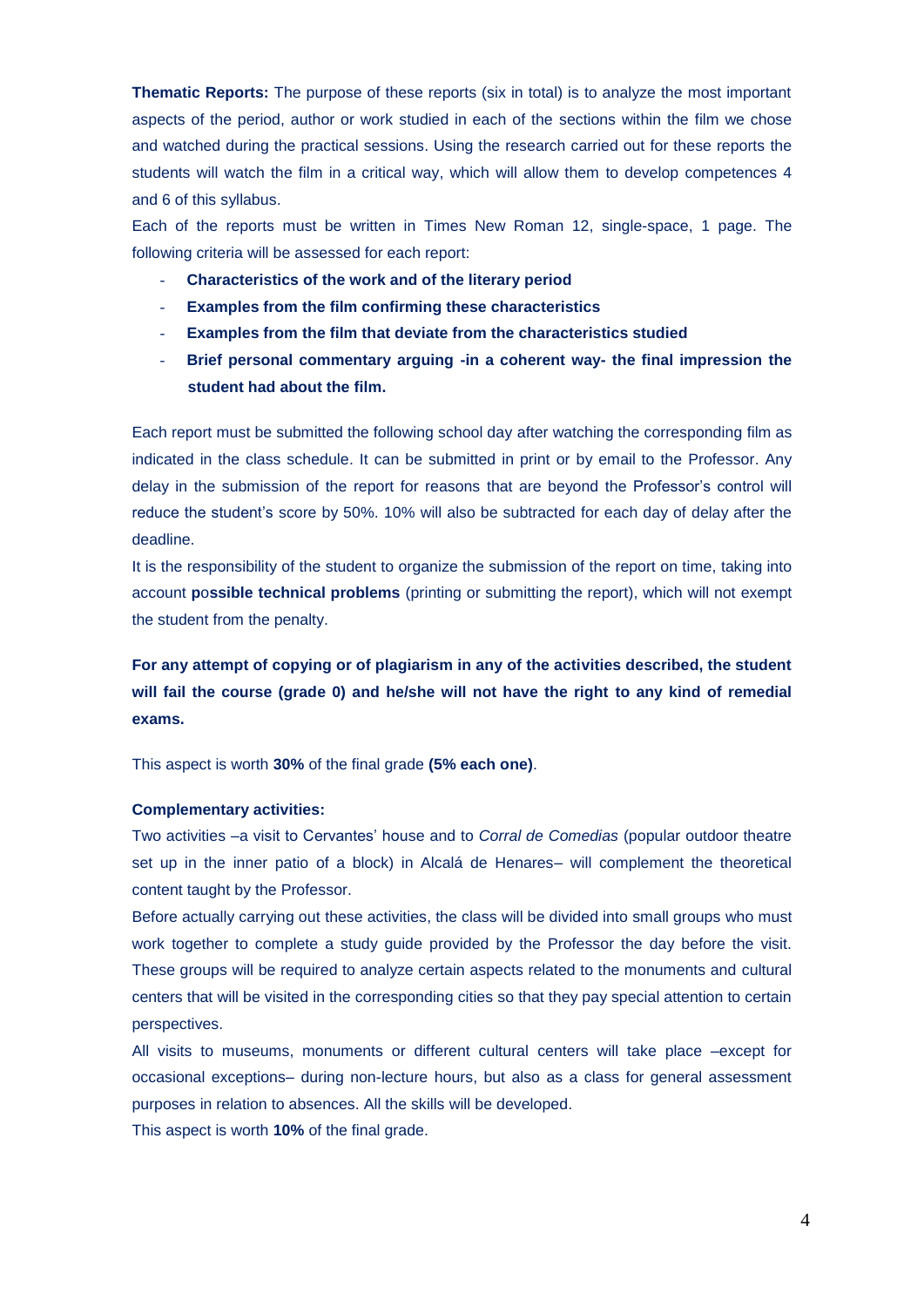#### **Exams:**

- **First Exam (midterm):** In the middle of the course. It will cover the content taught in class up to that date. The exam will consist of two parts: a practical part in which the student will have to answer questions related to a specific text, and a theoretical part with questions to expound on. For example, to discuss the characteristics of a particular style including examples of authors and their most representative masterpieces. This aspect is worth **25%** of the final grade**.**
- Second Exam (final): At the end of the course and it will not be cumulative. This exam will have the same structure as the midterm exam. All the competences will be assessed. This aspect is worth **25%** of the final grade.

**For any attempt of copying or of plagiarism in any of the activities described, the student will fail the course (grade 0) and he/she will not have the right to any kind of remedial exams.**

| <b>Attendance and class participation</b>        | 10% |
|--------------------------------------------------|-----|
| <b>Thematic reports</b>                          | 30% |
| Attendance and participation in other activities | 10% |
| Midterm exam                                     | 25% |
| <b>Final exam</b>                                | 25% |

Breakdown of the evaluation criteria:

### **ATTENDANCE**

Class attendance is MANDATORY. If the student is absent for more than the allowed limit (**one class absence in the June program)** the final grade will reflect a decrease of **10 points** for each non-attendance that has not been excused by a doctor's certificate or by your Program Director. It is the individual responsibility of the student to make up any missed content about the subject taught in class the day the student was absent.

| <b>CLASS SCHEDULE</b>      |                                                               |  |  |  |
|----------------------------|---------------------------------------------------------------|--|--|--|
| <b>IN CLASS ACTIVITIES</b> | <b>ASSIGMENTS</b>                                             |  |  |  |
| Overview of the course     |                                                               |  |  |  |
| Medieval literature        | Read the corresponding chapter in the<br>dossier<br>Chapter I |  |  |  |
| «La Celestina»             |                                                               |  |  |  |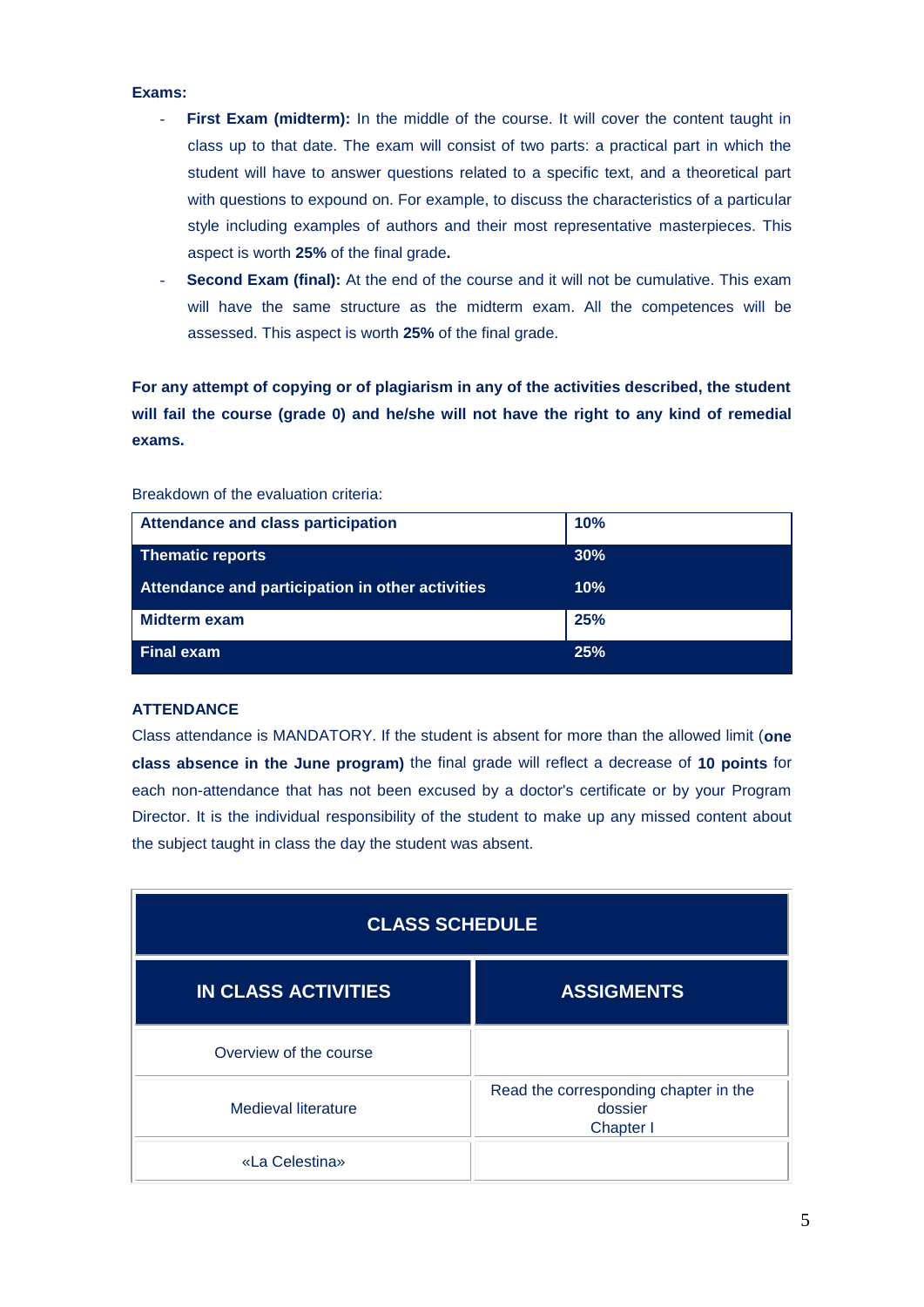| Literature of the Renaissance                                              | Read the corresponding chapter in the<br>dossier<br><b>Chapter II</b>                                                                                                                                       |  |  |
|----------------------------------------------------------------------------|-------------------------------------------------------------------------------------------------------------------------------------------------------------------------------------------------------------|--|--|
|                                                                            | <b>Submit the report on «La Celestina»</b>                                                                                                                                                                  |  |  |
| «Lázaro de Tormes»                                                         |                                                                                                                                                                                                             |  |  |
| <b>Baroque Novel</b>                                                       | Read the corresponding chapter in the<br>dossier<br><b>Chapter III</b><br>Submit the report on «Lázaro de<br><b>Tormes</b> »<br>Visit to Corral de Comedias de Alcalá<br>de Henares and Cervantes' house    |  |  |
| «Don Quijote»                                                              | Submit the materials on the Activity<br>based on the visit to Corral de<br><b>Comedias from Alcalá</b>                                                                                                      |  |  |
| <b>MIDTERM EXAM</b><br>And preparing for the visit to Barrio de las Letras |                                                                                                                                                                                                             |  |  |
| <b>Baroque Theatre</b>                                                     | Read the corresponding chapter in the<br>dossier<br><b>Chapter IV</b><br>Submit the materials on the Activity<br>based on the visit to Barrio de las<br>Letras<br><b>Submit the report on «Don Quijote»</b> |  |  |
| «El perro del Hortelano»                                                   |                                                                                                                                                                                                             |  |  |
| Realistic novel                                                            | Read the corresponding chapter in the<br>dossier<br>Chapter V<br>Submit the report on «El perro del<br><b>Hortelano»</b>                                                                                    |  |  |
| «La Regenta»                                                               |                                                                                                                                                                                                             |  |  |
| Postwar novel                                                              | Read the corresponding chapter in the<br>dossier<br><b>Chapter VI</b><br>Submit the report on «La Regenta»                                                                                                  |  |  |
| «La Colmena»                                                               |                                                                                                                                                                                                             |  |  |
| Revision and general conclusions of the<br>course                          | <b>Submit the report on «La Colmena»</b>                                                                                                                                                                    |  |  |
| <b>FINAL EXAM</b>                                                          |                                                                                                                                                                                                             |  |  |

## **NOTE: This syllabus is subject to change. The final syllabus will be given to students on the first day of class.**

## **BIBLIOGRAPHY:**

## **COURSE MATERIALS**

The Professor will leave a Dossier with the material for the course at the Photocopy Center (Reprografía, Colegio de Málaga) so that the students can make photocopies at the beginning